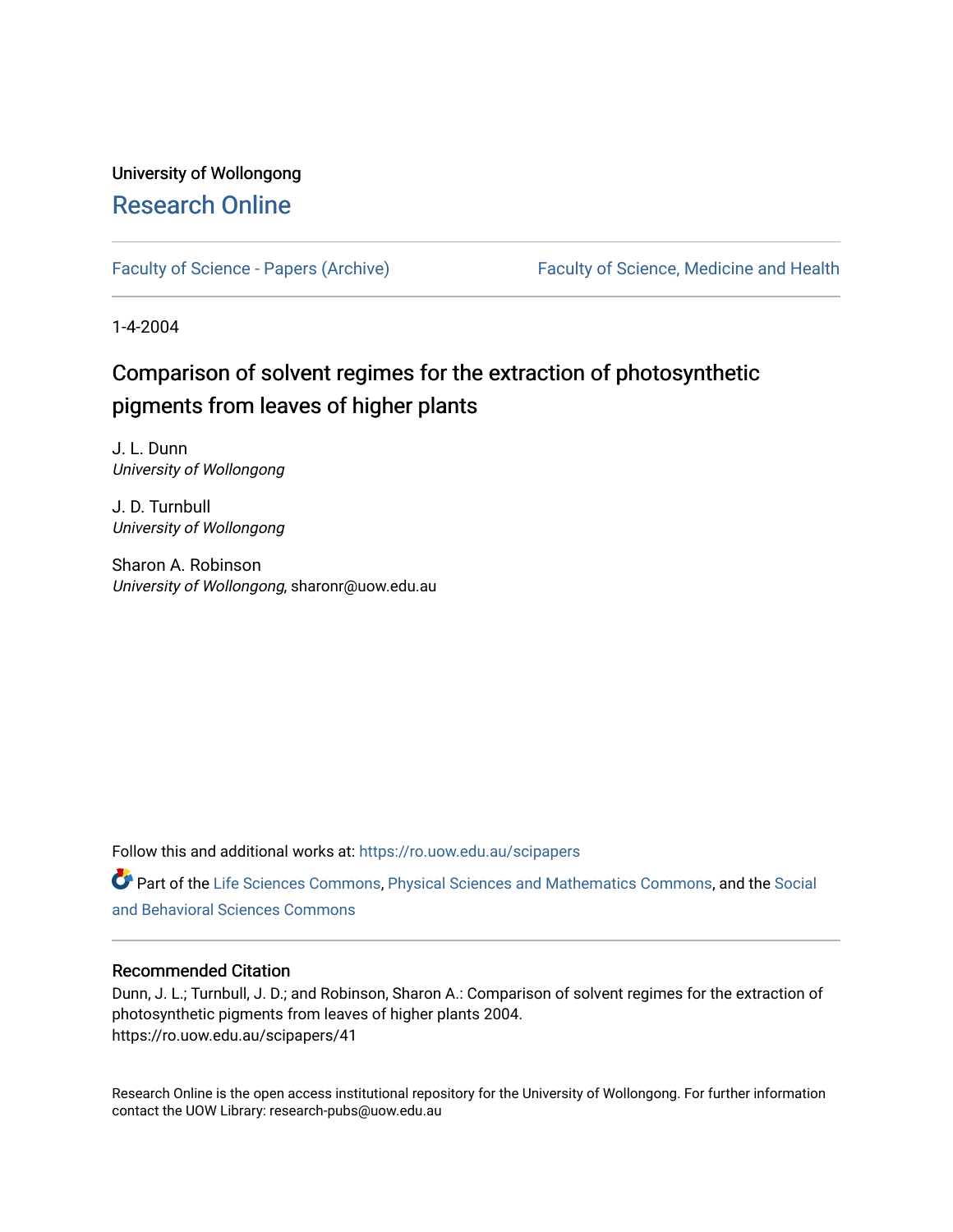## Comparison of solvent regimes for the extraction of photosynthetic pigments from leaves of higher plants

## Abstract

The relative efficiency of methanol- and acetone-based solvents for the extraction of pigments from photosynthetic tissues of plant was compared, together with the advantages of multiple versus single extractions. The two commonly employed triple acetone extractions (100:80:80% and 85:100:100%) performed comparably for most pigments and for all plant species tested. Single extractions with either 96% methanol or 85% acetone failed to extract the more hydrophobic pigments, especially ?-carotene. We conclude that multiple extractions that combine pure and aqueous (80–85%) acetone are preferable for extraction of the full range of pigments. These results suggest that previous studies that have utilised aqueous methanol (especially in a single extraction) have probably underestimated the concentration of ?-carotene relative to other pigments.

## **Disciplines**

Life Sciences | Physical Sciences and Mathematics | Social and Behavioral Sciences

## Publication Details

This article was originally published as Dunn, JL, Turnbull, JD and Robinson, SA, Comparison of solvent regimes for the extraction of photosynthetic pigments from leaves of higher plants, Functional Plant Biology 31, 2004, 195-202. Original journal available [here.](http://www.publish.csiro.au/nid/102.htm) Copyright CSIRO.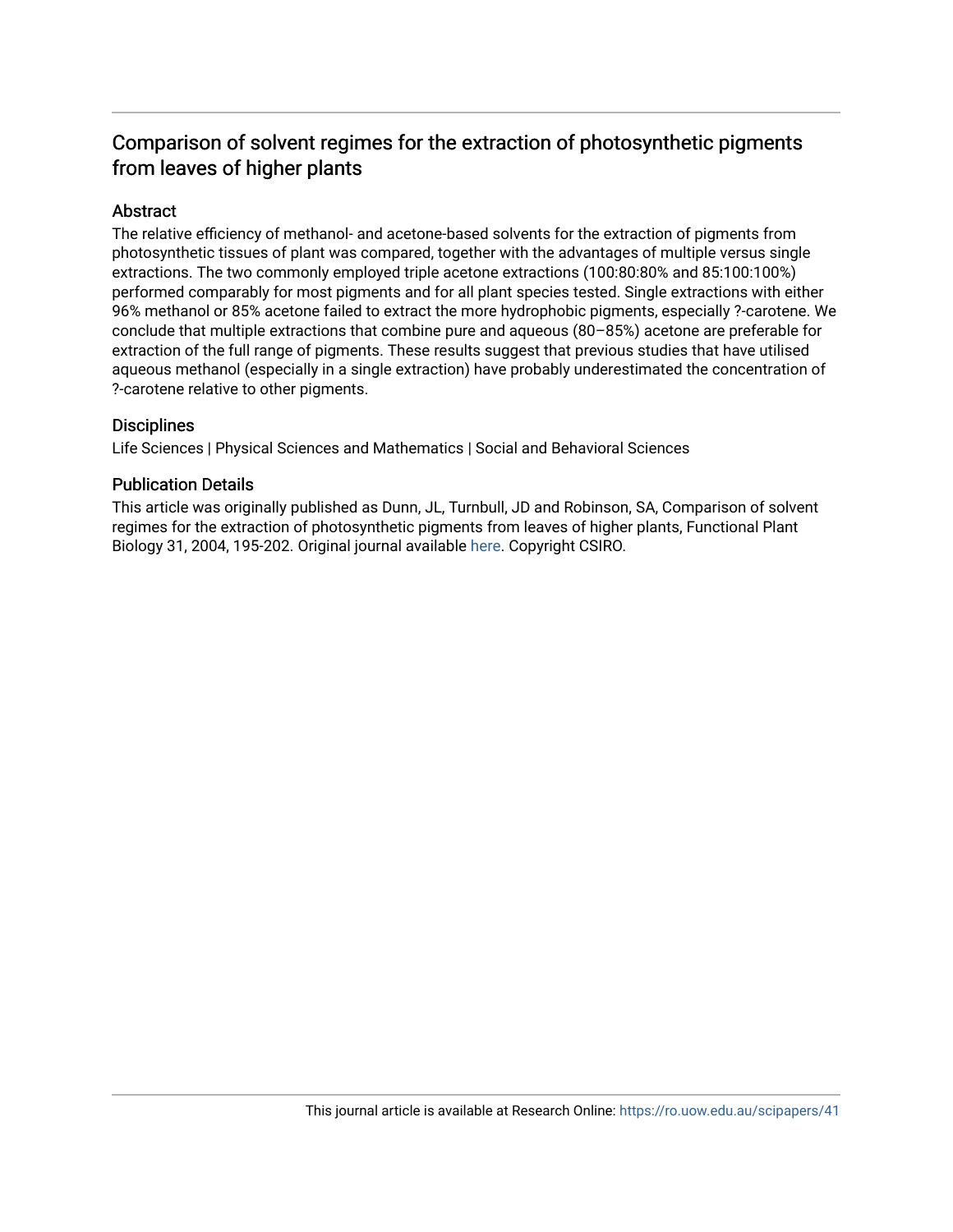## 1 *Research note***:**

| $\sqrt{2}$<br>3 | Comparison of solvent regimes for the extraction of photosynthetic pigments from<br>leaves of higher plants          |
|-----------------|----------------------------------------------------------------------------------------------------------------------|
| 4               | Jodie L. Dunn <sup>A</sup> , Johanna D. Turnbull <sup>A</sup> and Sharon A. Robinson <sup>A,B</sup>                  |
| 5               | <sup>A</sup> Institute for Conservation Biology, Department of Biological Sciences, University of Wollongong,        |
| 6               | Wollongong, NSW 2522, Australia.                                                                                     |
| 7               | <sup>B</sup> Corresponding author; email: sharonr@uow.edu.au                                                         |
| $8\,$           | The relative efficiency of methanol- and acetone-based solvents for the extraction of pigments from<br>Abstract.     |
| 9               | photosynthetic tissues of plant was compared, together with the advantages of multiple versus single extractions.    |
| 10              | The two commonly employed triple acetone extractions (100:80:80% and 85:100:100%) performed comparably               |
| 11              | for most pigments and for all plant species tested. Single extractions with either 96% methanol or 85% acetone       |
| 12              | failed to extract the more hydrophobic pigments, especially $\beta$ -carotene. We conclude that multiple extractions |
| 13              | that combine pure and aqueous (80–85%) acetone are preferable for extraction of the full range of pigments.          |
| 14              | These results suggest that previous studies that have utilised aqueous methanol (especially in a single extraction)  |
| 15              | have probably underestimated the concentration of $\beta$ -carotene relative to other pigments.                      |
| 16              | FP03162                                                                                                              |
| 17              | Running head: Comparison of solvents for extraction of photosynthetic pigments                                       |
| 18              | J. L. Dunn et al.                                                                                                    |
| 19              | Keywords: β-carotene, carotenoids, chlorophylls, cycle pigments, HPLC, pigment extraction, xanthophylls.             |
| 20              | Abbreviations used: B-car, B-carotene; CAM, Crassulacean acid metabolism; chl, chlorophyll; HPLC, high-              |
| 21              | performance liquid chromatography; L, lutein; N, neoxanthin.                                                         |
| 22              | <b>Introduction</b>                                                                                                  |
| 23              | Methodology for extraction of plant photosynthetic pigments lacks consistency despite the growing                    |
| 24              | number of studies in this area. Traditional methods for analysis of photosynthetic pigments employed                 |
| 25              | spectroscopy and extinction coefficients that had been calculated for a range of solvents (Davies 1976;              |
| 26              | Lichtenthaler 1987; Lichtenthaler and Wellburn 1983; Porra et al. 1989). For whole-leaf extracts these               |
| 27              | methods allowed for the accurate calculation of chlorophyll (chl) <i>a</i> and <i>b</i> concentration, but were      |
| 28              | limited to a pooling of the carotenoid pigments to give total carotenoid content. Although                           |
| 29              | contemporary studies still use these simple, effective and cheaper methods for quantification of chl                 |
| 30              | (Day and Vogelmann 1995; Gehrke 1999; Xiong and Day 2001), high-performance liquid                                   |
| 31              | chromatography (HPLC) is now the method of choice when individual carotenoid concentrations are                      |
| 32              | required (Thayer and Björkman 1990; Gilmore and Yamamoto 1991; Wright et al. 1991, 1997; Jeffrey                     |

1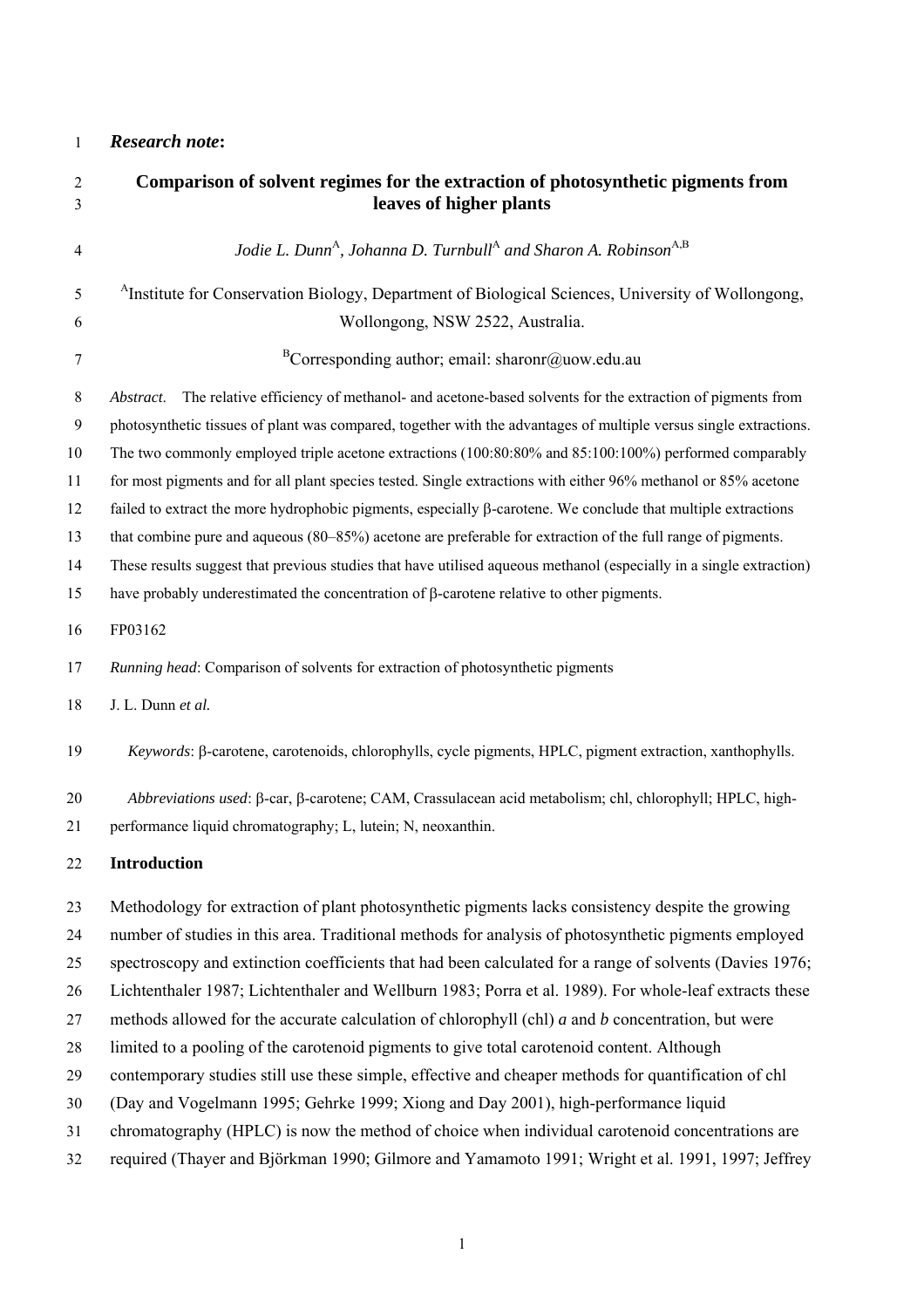1 et al. 1999). For chl extraction from leaves of higher plants several different extractions have been

- 2 tested and optimal procedures established (Porra et al. 1989). However, this is not the case for
- 3 extraction of the full range of carotenoid pigments. Therefore, we sought to determine if certain
- 4 extraction procedures are preferable for efficient extraction of plant photosynthetic pigments. We
- 5 believe that it is important to elucidate whether or not all commonly employed extraction procedures
- 6 produce equivalent extraction of the range of pigments and thus allow comparisons between studies
- 7 undertaken with different extraction procedures. We were concerned that some differences reported in
- 8 the literature might reflect the extraction procedure rather than an intrinsic difference in the
- 9 photosynthetic pigments (Robinson et al. 2003).

10 Since an efficient methodology for HPLC separation of the xanthophyll cycle pigments was 11 developed by Gilmore and Yamamoto (1991), there have been several studies on the levels of 12 photoprotective xanthophyll cycle pigments and the antioxidant carotenoid, β-carotene (β-car; 13 representative list see Table 1). In the majority of these studies pure or aqueous acetone was used as 14 the solvent, often with multiple extractions. Acetone was also traditionally used for extraction of chl 15 for spectrophotometry (Porra et al. 1989). In 1997 Wright and co-workers published a study that 16 investigated the best extraction technique for HPLC of algal pigments (Wright et al. 1997). Sonication 17 with pure methanol was found to be the most effective and safe solvent. Some recent studies have 18 subsequently used an aqueous methanol extraction regime, derived from Wright's methodology, for 19 leaves of higher plants (Table 1).

20 The methodologies employed can be categorised into two main groups on the basis of the solvent 21 used for extraction, methanol or acetone. The latter group can be divided into two subgroups, those 22 that use pure acetone as the first solvent followed by aqueous acetone (80%; e.g. Lovelock and 23 Robinson 2002), and those that use 85% acetone as the first solvent with subsequent extractions of 24 pure acetone (after Thayer and Björkman 1992). In addition, most of the acetone extractions have been 25 optimised to some extent and two or three extractions are usual. Initially single extractions with 80– 26 85% acetone were used but problems with recovery of β-car led to the adoption of multiple 27 extractions, employing a combination of pure and aqueous (80–85%) acetone (Thayer and Björkman 28 1992). The main difference between these latter methods concerns the order of aqueous and pure 29 acetone. Some authors use aqueous acetone followed by pure acetone (Adams and Demmig-Adams 30 1992; Thayer and Björkman 1992) whereas others, including those in our laboratory, have used pure 31 acetone as the first solvent. Previously we have found that an initial extraction with pure acetone was 32 required when working with tissues with a high water content, such as Crassulacean acid metabolism 33 (CAM) succulents (Robinson et al. 1993). With methanol-based solvents, a single extraction is often 34 employed and these methods tend not to follow the comprehensive procedure used by Wright in the 35 original paper (Wright et al. 1997). Although the latter method has been rigorously tested, and 36 methanol confirmed as the solvent of choice for extraction of algal pigments, it has not been tested or 37 optimised for higher plant tissues.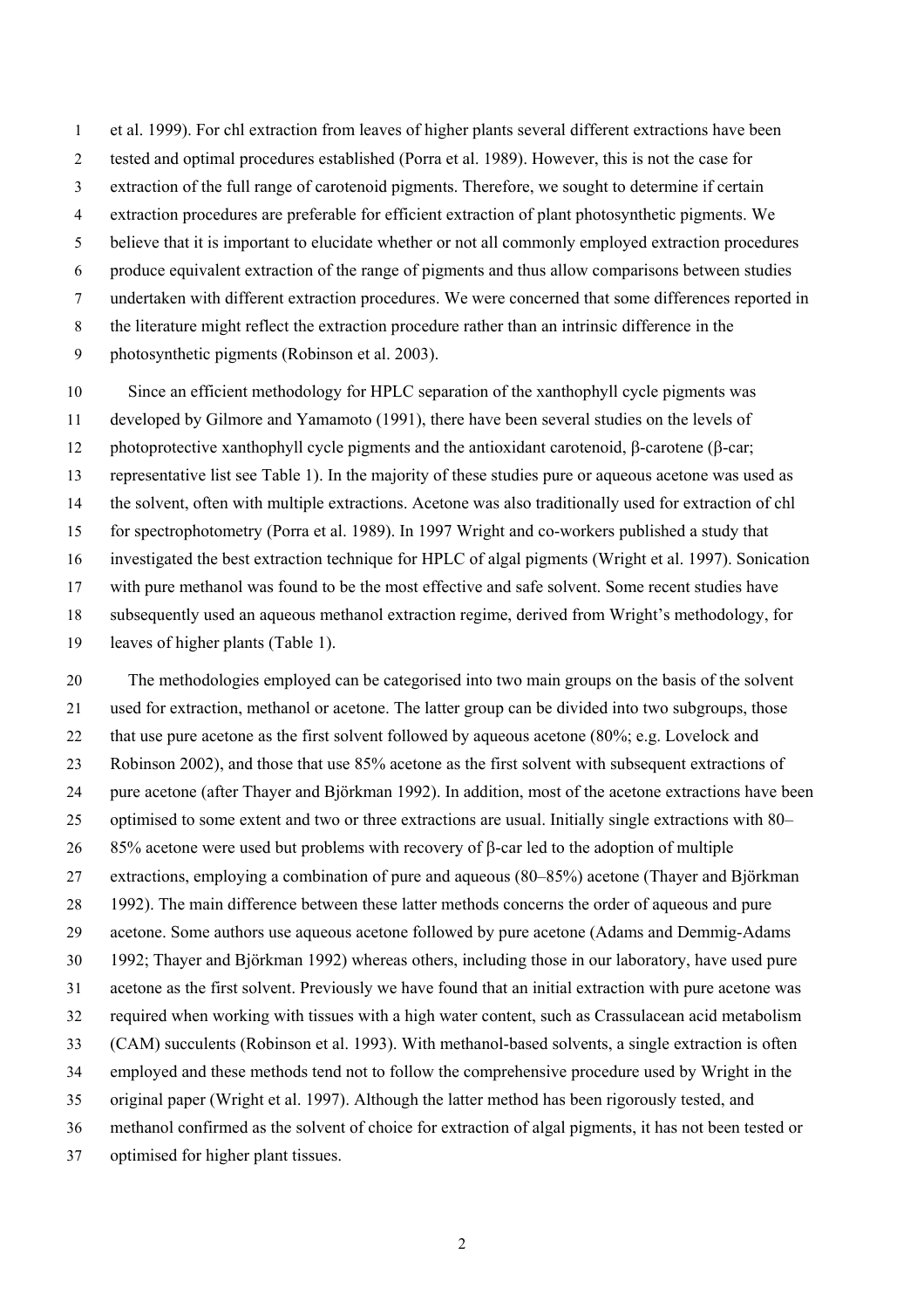1 The pigments of concern to Wright and co-workers (Wright et al. 1991, 1997) were those 2 characteristic of algal groups and therefore used in the identification of algal species, such as the 3 fucoxanthins and chl *c*. In studies with higher plant tissues these pigments are absent and other 4 pigments such as the xanthophyll cycle pigments and the carotenes are of most interest to researchers. 5 We were concerned that the carotenes, which are the least polar carotenoids, might be less efficiently 6 extracted by methanol- than acetone-based solvents. We have compared three published 7 methodologies for extraction of photosynthetic pigments utilising methanol (96%) or acetone (85% 8 and 100%) as solvents (Tables 1, 2). Since methods also varied in the number of subsequent 9 extractions that were employed, we compared up to four extractions to determine the most appropriate 10 regime for a range of plant tissues.

- 11 Different plant types were tested including examples with relatively simple cellular structure as well
- 12 as herbaceous, succulent and sclerophyllous leaves. These were an alga (*Ulva* spp.), a moss

13 (*Ceratodon purpureus*), a non-sclerophyllous tree (*Hymenosporum flavum*), a succulent CAM plant

14 (*Cotyledon paniculata*) and a sclerophyllous tree (*Eucalyptus longifolia*). Since initial water content of

15 tissues may be a factor in determining extraction efficiency we compared extraction with the different

16 solvents from a very dry tissue, desiccated moss, and a succulent leaf with high water content.

#### 17 **Materials and methods**

18 *Plant material* 

19 The thalli or leaves of five different plant types, algae, moss, succulent, non-sclerophyllous and sclerophyllous

20 trees, were collected between 1300 and 1600 h on a sunny day. All plant material was taken from an area on the 21 plant with maximal sun exposure for at least 4 h before sampling, in order to promote conversion of violaxanthin

22 to zeaxanthin. The plant material was immediately placed in liquid nitrogen and stored frozen until extraction.

23 Two plants of the alga, *Ulva* spp., were collected from a north facing depression at low tide on the rock

24 platform at Wollongong Harbour, NSW, Australia. The uppermost 3 mm of the moss, *Ceratodon purpureus,* was

25 harvested from a turf near the entrance to Wollongong University. Samples of this were also desiccated for 48 h

26 over silica gel. Four leaves were collected from a tree of the non-sclerophyllous Australian native,

27 *Hymenosporum flavum* in Wollongong Botanic Gardens, NSW, Australia. Another four leaves were taken from

28 a sclerophyllous native Australian tree, *Eucalyptus longifolia,* and a succulent CAM plant, *Cotyledon paniculata,*

- 29 growing in the grounds of Wollongong University.
- 30 For the wet moss and algae each sample consisted of 50 mg (± 5 mg) of green, plant material while for *C.*

31 *paniculata* 300 mg ( $\pm$  6 mg) of leaf tissue was used. For the dry moss each sample consisted of 5 mg ( $\pm$  0.1 mg)

- 32 of plant material. Leaf discs (0.8 cm<sup>2</sup>) of *H. flavum* and *E. longifolia* were paired for different extraction
- 33 regimes, with discs taken from each leaf on opposite sides of the midvein.
- 34 *Basic extraction methodology and quantification of pigments by HPLC*
- 35 Plant material (thalli or leaf disks) was weighed, then ground in a mortar and pestle with liquid nitrogen and
- 36 sand. The first solvent A (1.5 ml; see below and Table 2) was added and the sample ground then transferred to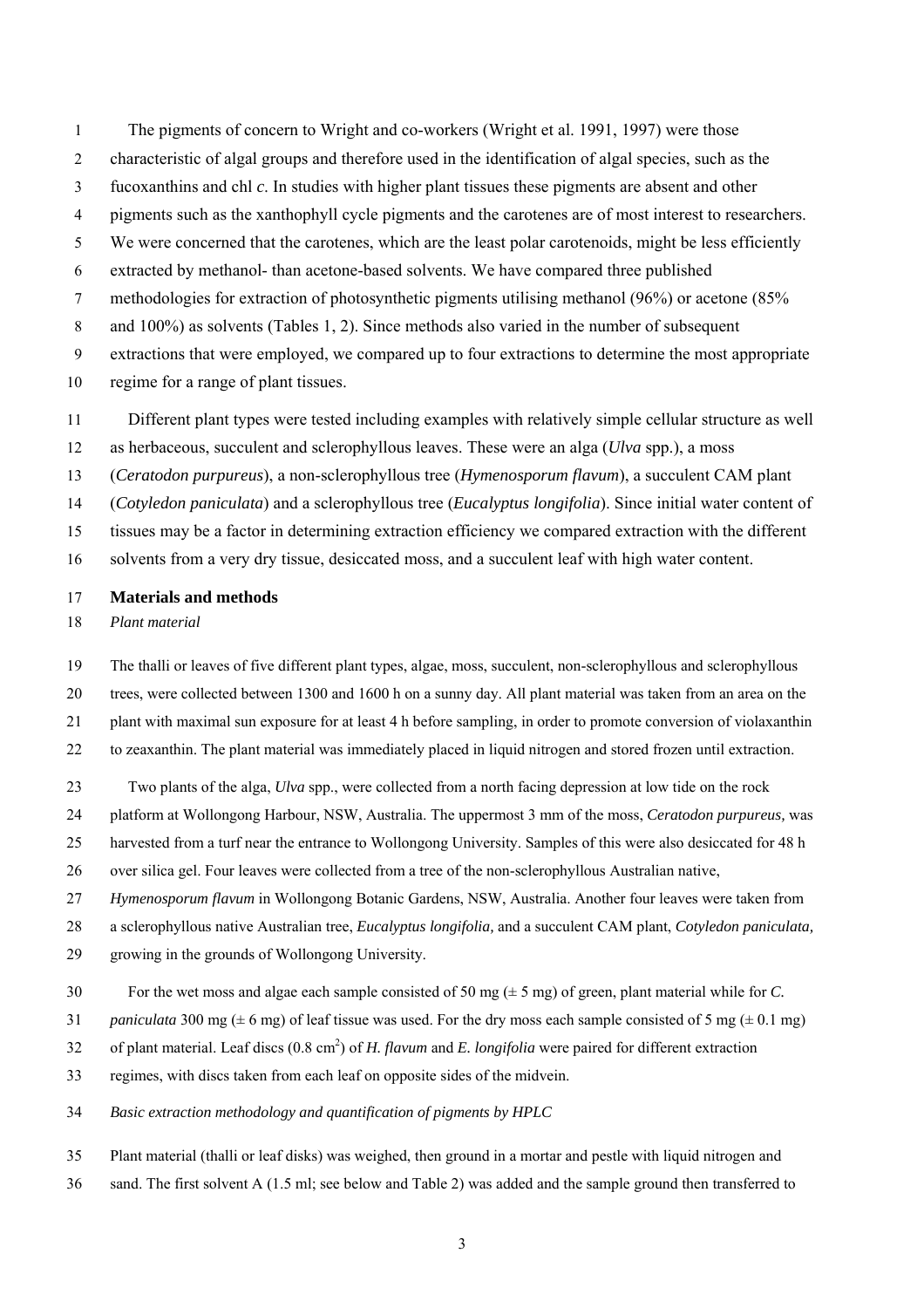- 1 an eppendorf tube and allowed to stand on ice in the dark for approximately 20 min. After centrifugation
- 2 (14 000 *g*, 4 min) the supernatant was removed and the pellet was re-extracted with the second solvent B (0.5
- 3 ml) using a polypropylene tissue grinder (Crown Scientific, Sydney, Australia). After a further 10 min on ice and
- 4 centrifugation, this second supernatant was removed and the pellet was re-extracted with solvent B (0.5 ml).
- 5 Supernatants were combined and samples were made up to an equivalent volume with solvent B. Immediately
- 6 before HPLC analysis samples were filtered (0.45 µm PTFE syringe filter, Alltech, Sydney, Australia) into
- 7 amber vials. Samples were kept at –20°C before analysis and were quantified within 24 h of extraction.
- 8 Chlorophylls and carotenoids were quantified by HPLC using a method adapted from Gilmore and
- 9 Yamamoto (1991). Samples extracted with different solvents were alternated to minimise error. Samples (40–
- 10 100 µL) were injected into the Shimadzu HPLC system [Shimadzu Scientific Instruments (Oceania) Pty Ltd
- 11 Rydalmere, NSW, Australia] by autosampler (Model SIL-10Ai**,** Shimadzu**)** at a flow rate of 2 ml min-1. Solvent
- 12 A (acetonitrile : methanol : Tris HCL buffer 0.1 M pH 8.0; 79 : 8 : 3) ran isocratically from 0 to 4
- 13 min, followed by a 3-min linear gradient to 100% solvent B (methanol : hexane; 4 : 1) which then ran
- 14 isocratically from 7 to 14 min. Flow rate was decreased from 2 to 1.5 mL min<sup>-1</sup> from 7.5 to 12 min and then run
- 15 at 1.5 mL min<sup>-1</sup> until 13 min to maintain stable pressure. The column was re-equilibrated with solvent A
- 16 between samples. Pigments were separated on an Allsphere ODS1 column (Alltech, Sydney, Australia) and
- 17 quantified by integration of peak areas, detected at 440 nm using a photo diode array detector (Model SPD-
- 18 M10AVP; Shimadzu) using the Class VP software package (v 5.03, Shimadzu). Concentrations of pigments are
- 19 expressed as absorbance units on a dry or fresh weight basis.
- 20 *Comparison of the efficiency of different solvents and numbers of sequential extractions required for extraction*  21 *of photosynthetic pigments from various plant tissues*

22 Three common extraction regimes were compared, which used either aqueous methanol or acetone / aqueous 23 acetone as solvents. In most cases the methanol extractions are performed as single extractions while the two 24 acetone extraction regimes normally consist of three sequential extractions with various concentrations of 25 pure / aqueous acetone (Table 1). For the purposes of this study, single extractions with 96% methanol, pure 26 acetone and 85% aqueous acetone were compared (Table 2) for the wettest and driest tissues, namely *C.*  27 *paniculata* leaves and desiccated *C. purpureus*. Triple extractions with either methanol (96% methanol: 4% 0.5 28 M ammonium acetate pH 7.1) or two acetone / aqueous acetone regimes (100%, 80%, 80% and 85%, 100%, 29 100%) were also performed for this succulent and the dry moss. The two triple acetone extraction regimes were 30 also compared for the eucalypt, along with a fourth extraction with acetone. Finally the triple methanol and 31 acetone (100%, 80%, 80%) extraction regimes were compared for the alga, wet moss, eucalypt and *H. flavum* 32 leaves.

- 33 In order to compare sequential extractions the following protocol was used. After the first extraction with
- 34 solvent A the supernatant was split equally between three tubes (four tubes, acetone regime, eucalypt only). The
- 35 second supernatant (solvent B1) was split evenly between tubes 2–3 (and 4, acetone regime eucalypt only). The
- 36 third supernatant (solvent B2) was added to tube 3 (and 4, as above). A fourth re-extraction with 80% acetone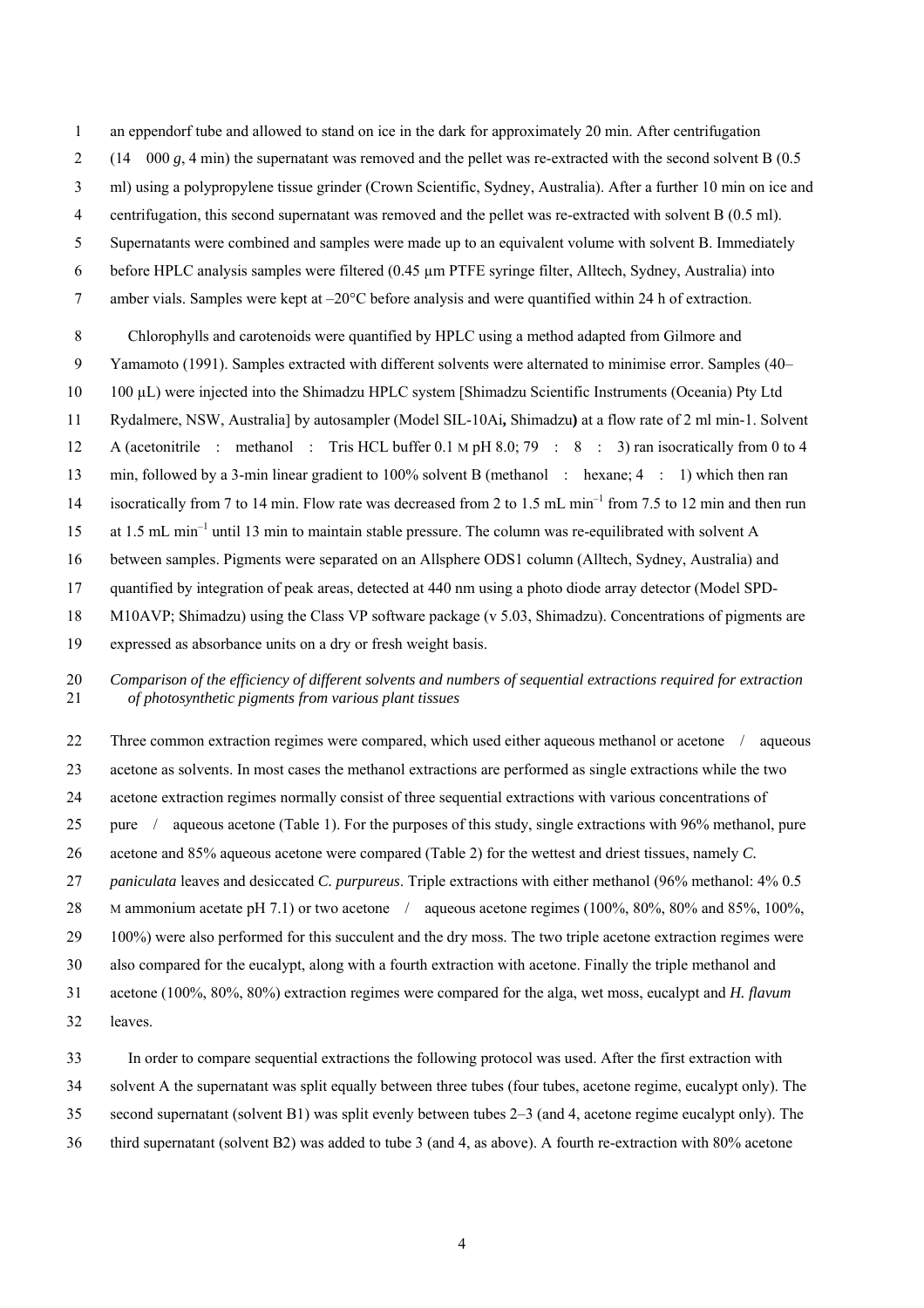- 1 (B3) was applied to the eucalypt acetone extraction to determine if the three extractions were sufficient, the
- 2 supernatant from this was added to tube 4. Volumes in all tubes were then made up to 1mL with solvent B.
- 3 *Statistical analysis*
- 4 Four replicate samples of each plant tissue were extracted except for the desiccated moss where *n* = 3. Analysis
- 5 of variance (ANOVA) was used to compare the extraction efficiency of the three solvent regimes and the
- 6 efficiency of single *v.* multiple extractions for each pigment (violaxanthin, neoxanthin (N), antheraxanthin, chl *b*,
- 7 lutein (L), zeaxanthin, chl *a*, α-carotene, β-car) for each plant species; [*Ulva* spp., *C. purpureus* (wet and dry)*, C.*
- 8 *paniculata*, *H. flavum* and *E. longifolia*]. Post hoc Tukey HSD tests were used to determine significantly
- 9 different pairs. Statistical tests were performed using the JMP statistical package (v4.0 SAS Institute Inc. Cary,
- 10 NC).

#### 11 **Results**

- 12 *Comparison of the number of extraction steps*
- 13 Single extractions were less efficient than triple extractions for several pigments in both the succulent
- 14 leaves (Fig. 1) and desiccated moss tissue (Fig. 2). For the succulent plant the chl (*a* and *b*) and the
- 15 less polar carotenoids (L and β-car) had significantly higher concentrations in the third extraction than
- 16 the first extraction (Table 3) for most solvents. The only exception to this was that a single extraction
- 17 with pure acetone extracted β-car as well as the triple extractions with acetone (see interaction term,
- 18 Table 3). For succulent tissues the triple methanol extraction improved the extraction of all pigments
- 19 compared with the single extraction. For the acetone regimes there was little improvement between the
- 20 first and third extractions when pure acetone was the first solvent, however if 85% acetone was
- 21 applied first, then the subsequent extractions with 100% were required to remove the less polar
- 22 pigments such as chl (*a* and *b*) and β-car. For the desiccated moss chl *a* and β-car were more
- 23 efficiently extracted by the triple extraction regimes (Table 3). The efficiency of extraction from the
- 24 eucalypt leaves was also tested using the acetone (100%, 80%, 80%, 80%) regime, in this case the
- 25 main improvement was seen between the first and third extractions (Table 4) and the fourth extraction
- 26 produced little improvement (data not shown) although the increased concentration of pigments in
- 27 subsequent extractions (1–4) was not significant.
- 28 *Comparison of methanol- and acetone-based solvents*
- 29 Acetone is a better solvent for the least polar carotenoids and the chl (*a* and *b*; Figs 1, 2, Table 3). For
- 30 the succulent leaves, aqueous methanol extracted less of both chl (*a* and *b*) and β-car (Fig. 1). For the
- 31 desiccated moss, aqueous methanol extracted less chl *a*, L and β-car (Fig. 2). In most cases the two
- 32 acetone extraction regimes worked with similar efficiency. The exception to this was with β-car,
- 33 which was extracted better when 100% acetone was the first solvent (significantly for the first
- 34 extraction in the succulent leaves, see above, and overall for the desiccated moss).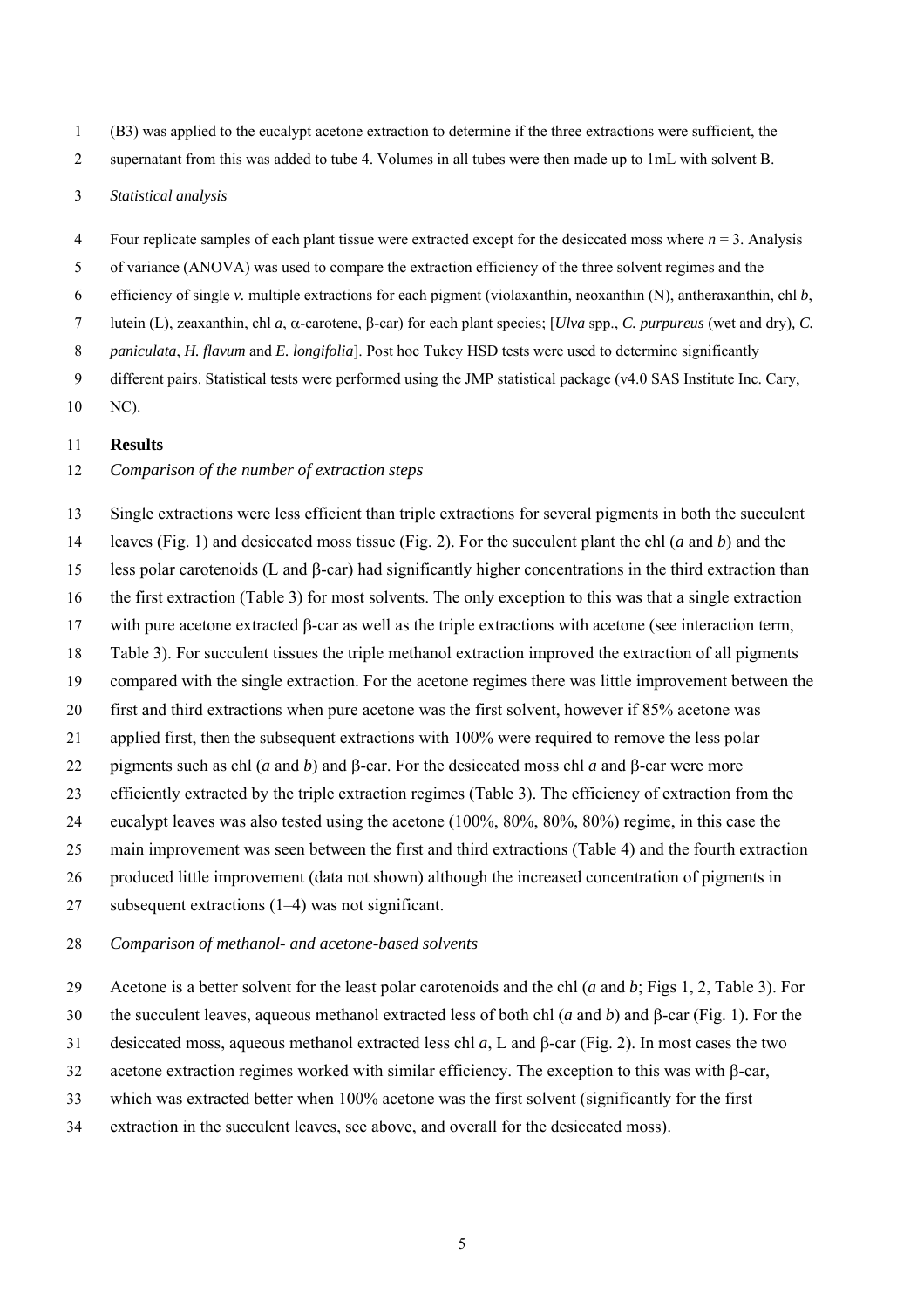1 Triple extractions with acetone (100%, 80%, 80%) and methanol (96%) were also compared for

2 four other plant tissues *Ulva* spp., *C. purpureus* (wet moss), *H. flavum* and *E. longifolia* The only

3 pigment that was significantly affected by extraction regime in this case was β-car which was lower

4 with the triple methanol extraction for all the species tested (*Ulva* spp.,  $F_{16}=10.2135$ , *P*=0.0187; *C*.

5 *purpureus* F1,6=11.0062, *P*=0.0161; *H. flavum* F1,6=4.6116, *P*=0.0754; *E. longifolia* F1,6=12.4064,

6  $P=0.0125$ ; Fig. 3).

### 7 **Discussion**

8 The pigments that are most affected by solvent regime are the two chl and the less polar carotenoids, 9 particularly β-car. The aqueous methanol and acetone do not appear to extract these hydrophobic 10 pigments as efficiently as acetone. The polar carotenoids such as N showed very little response to 11 either solvent regime or number of extractions.

12 Overall these results show that the least polar pigments, particularly β-car, are inefficiently 13 extracted by aqueous methanol or acetone in a single extraction. Single extraction regimes for acetone 14 are not common in the literature for higher plants but single methanol extractions are. Triple 15 extractions involving 100% acetone were initially developed by Thayer and Björkman (1992) because 16 extraction of β-car with aqueous acetone was inadequate. Our results show that methanol is an even 17 poorer solvent for the hydrophobic pigments. If only single extractions are employed pure acetone is 18 probably preferable to the other alternatives, especially for tissues with high water content.

19 These results show that triple extractions with aqueous methanol are effective for most pigments 20 with the important exception of β-car. However, if we compare the commonly published methods 21 (single aqueous methanol *v.* either of the triple acetone regimes) the results for the aqueous methanol 22 extraction are very unsatisfactory and would underestimate the concentrations of several pigments 23 especially the less polar chl and carotenoids. Regardless of solvent used, multiple extractions are 24 preferable to achieve a representative extraction of the various pigments. For many tissues, two 25 extractions will be sufficient (incorporating pure acetone and an aqueous acetone), but this should be 26 tested when establishing a method for a new species. This study confirms that results obtained for 27 single aqueous methanol extractions of higher plant tissues should be interpreted with caution 28 especially in regard to the chl and less polar carotenoids.

29 Although the aqueous methanol extraction regime is loosely based on that devised by Wright et al. 30 (1997), it differs in the way that it has been applied to higher plants. Wright and co-workers employed 31 sonication in pure methanol to extract pigments from alga and this method was mainly used to 32 separate the range of pigments for identification of different algal classes, or groups of species, 33 occurring in field samples of phytoplankton populations. It should be noted that the pure methanol 34 used in these algal studies would be expected to be more efficient than the 96–98% methanol used in 35 the higher plant studies. In addition, sonication is not usually employed in the latter studies, a factor 36 that could further reduce the efficiency of extraction. It is also likely that β-car concentration was less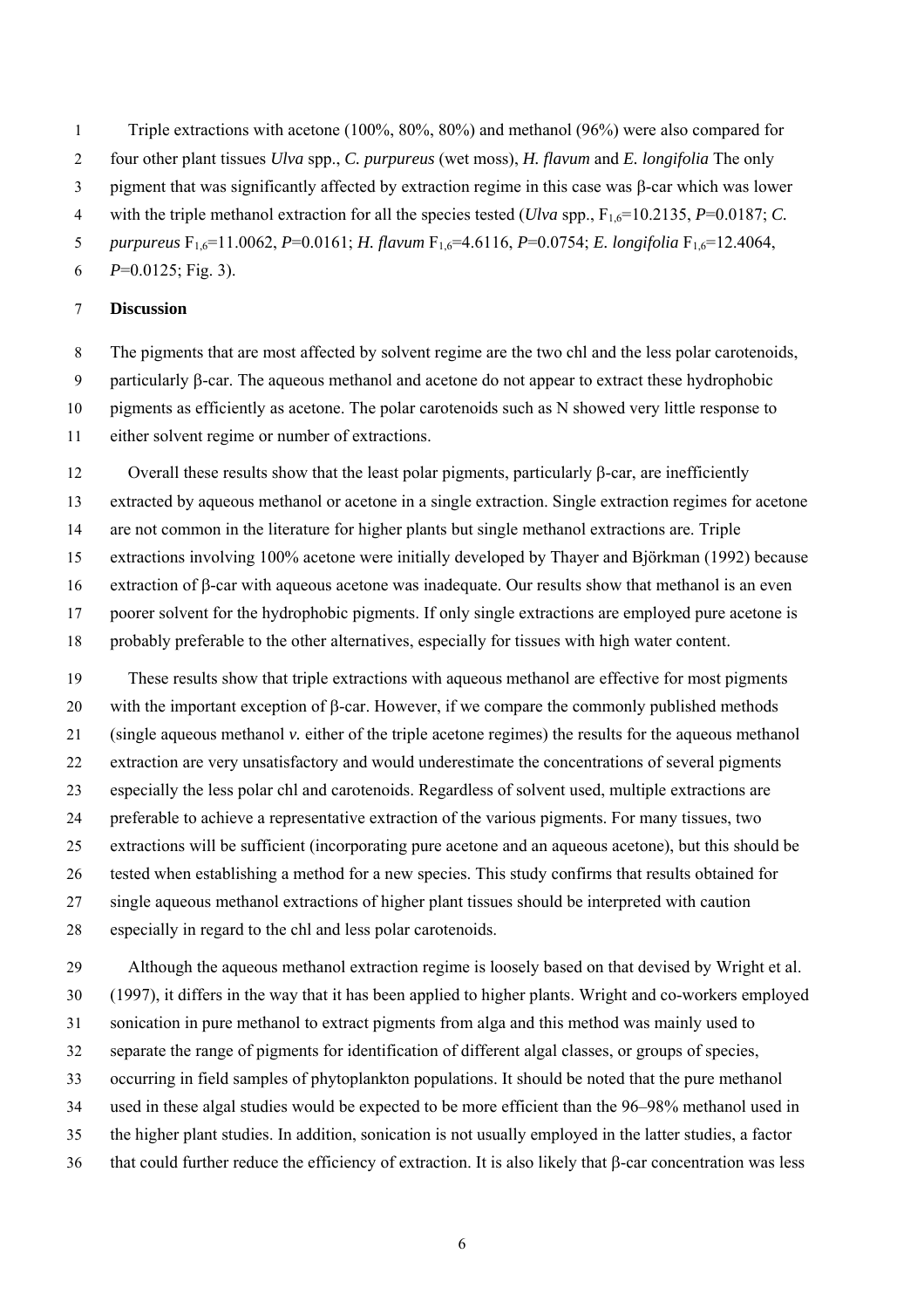- 1 important in these phytoplankton studies than it is with many higher plant studies. Finally,
- 2 photosynthetic pigments of higher plants are generally found in complex multicellular, eukaryotic
- 3 tissues that may require more stringent extraction techniques than single cells. Methanol was also
- 4 preferred in the phytoplankton studies because it is less flammable than acetone and was therefore a
- 5 safer solvent to use on board ship. This safety concern therefore needs to be weighed against
- 6 extraction efficiency.

7 Although this study was concerned with the initial extraction of pigments from plant tissues, the

- 8 subsequent storage and analysis of such solutions can also present problems. If samples are stored in
- 9 vials at low temperature after filtration there is a danger of the pigments precipitating. This problem is
- 10 easily identified since such aggregates and pigment particles do not bind to the column and will elute

11 before N and violaxanthin. Also for accurate quantification it is obviously important not to overload

the HPLC column. Chlorophyll concentrations of  $20-40 \mu$  mol  $L^{-1}$  and  $5-50 \mu$ L injection for a

13 standard 25 cm ODS-1 column are advised. If in doubt serial dilutions can be performed to ensure that

- 14 the carrying capacity of the column is not exceeded.
- 15 In conclusion, this study has shown that single and even triple aqueous methanol extractions fail to
- 16 recover all β-car pigments. β-carotene is an important photosynthetic pigment, which often
- 17 accumulates in leaves under excess light stress. For studies in which these hydrophobic carotenes are
- 18 of interest, optimum extraction requires pure acetone, as shown by Thayer and Björkman (1992). Our
- 19 results confirm that optimum extraction of all pigments requires a sequential extraction regime that
- 20 includes both pure acetone and aqueous (80–85%) acetone.

#### 21 **References**

- 22 Adams WW, Demmig-Adams B (1992) Operation of the xanthophyll cycle in higher plants in response to 23 diurnal changes in incident sunlight. Planta 186, 390–398.
- 24 Ayari O, Samson G, Dorais M, Boulanger R, Gosselin A (2000) Stomatal limitation of photosynthesis in winter 25 production of greenhouse tomato plants. Physiologia Plantarum 110, 558–564. doi:10.1034/J.1399- 26 3054.2000.1100420.X
- 27 Brugnoli E, Cona A, Lauteri M (1994) Xanthophyll cycle components and capacity for non-radiative energy

28 dissipation in sun and shade leaves of *Ligustrum ovalifolium* Hassk. exposed to conditions limiting

- 29 photosynthesis. *Photosynthesis Research* **41,** 451–463.
- 30 Close D, Davies N, Hovenden M (2001) Cold-induced photoinhibition and foliar pigment dynamics of
- 31 Eucalyptus nitens seedlings during establishment. Australian Journal of Plant Physiology 28, 1133–1141.
- 32 doi:10.1071/PP01039
- 33 Davies BH (1976) Carotenoids. In 'Chemistry and biochemistry of plant pigments'. (Ed. TW Goodwin).
- 34 (Academic Press: London)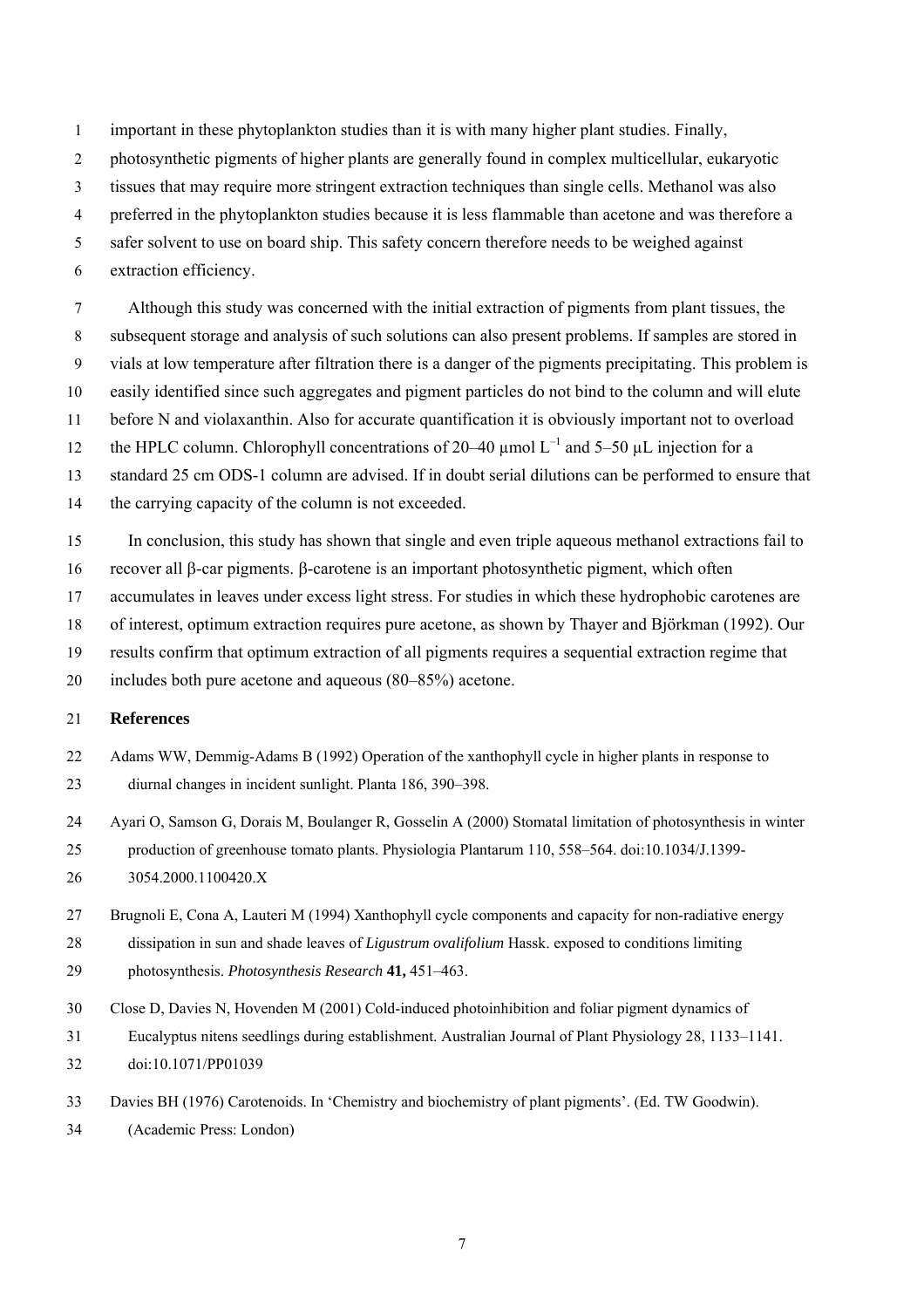| $\overline{2}$ | UV-B exposure. Physiologia Plantarum 94, 433-440. doi:10.1034/J.1399-3054.1995.940309.X                          |
|----------------|------------------------------------------------------------------------------------------------------------------|
| 3              | Gehrke C (1999) Impacts of enhanced ultraviolet-B radiation on mosses in a subarctic heath ecosystem. Ecology    |
| 4              | 80, 1844-1851.                                                                                                   |
| 5              | Gilmore AM, Yamamoto HY (1991) Resolution of lutein and zeaxanthin using a non-endcapped, lightly carbon-        |
| 6              | loaded C18 high-performance liquid chromatographic column. Journal of Chromatography 543, 137–145.               |
| 7              | doi:10.1016/S0021-9673(01)95762-0                                                                                |
| 8              | Jahns P, Miehe B (1996) Kinetic correlation of recovery from photoinhibition and zeaxanthin epoxidation.         |
| 9              | Planta 198, 202-210.                                                                                             |
| 10             | Jeffrey S, Wright S, Zapata M (1999) Recent advances in HPLC pigment analysis of phytoplankton. Marine and       |
| 11             | Freshwater Research 50, 879-896.                                                                                 |
| 12             | Kyparissis A, Drilias P, Manetas Y (2000) Seasonal fluctuations in photoprotective (xanthophyll cycle) and       |
| 13             | photoselective (chlorophylls) capacity in eight Mediterranean plant species belong to two different growth       |
| 14             | forms. Australian Journal of Plant Physiology 27, 265-272. doi:10.1071/PP99037                                   |
| 15             | Krause GH, Gallé A, Gademann R, Winter K (2003) Capacity of protection against ultraviolet radiation in sun      |
| 16             | and shade leaves of tropical forest plants. Functional Plant Biology 30, 533–542. doi:10.1071/FP03047            |
| 17             | Lichtenthaler H (1987) Chlorophylls and carotenoids — pigments of photosynthetic biomembranes. In 'Methods       |
| 18             | in enzymology'. (Eds SP Colowick and NO Kaplan) pp. 350–382. (Academic Press: Sydney)                            |
| 19             | Lichtenthaler H, Wellburn A (1983) Determinations of total carotenoids and chlorophylls a and b of leaf extracts |
| 20             | in different solvents. Biochemical Society Transactions 11, 591-592.                                             |
| 21             | Llorens L, Aranda X, Abadía A, Fleck I (2002) Variations in Quercus ilex chloroplast pigment content during      |
| 22             | summer stress: involvement in photoprotection according to principal component analysis. Functional Plant        |
| 23             | Biology 29, 81-88. doi:10.1071/PP01080                                                                           |
| 24             | Lovelock CE, Robinson SA (2002) Surface reflectance properties of Antarctic moss and their relationship to       |
| 25             | plant species, pigment composition and photosynthetic function. Plant, Cell and Environment 25, 1239–1250.       |
| 26             | doi:10.1046/J.1365-3040.2002.00916.X                                                                             |
| 27             | Lud D, Buma A, van de Poll W, Moerdijk T, Huiskes A (2001) DNA damage and photosynthetic performance in          |
| 28             | the Antarctic terrestrial alga Prasiola crispa ssp. antarctica (Chlorophyta) under manipulated UV-B radiation.   |
| 29             | Journal of Phycology 37, 459-467. doi:10.1046/J.1529-8817.2001.037004459.X                                       |
| 30             | Lud D, Huiskes A, Moerdijk T, Rozema J (2001) The effects of altered levels of UV-B radiation on an Antarctic    |
| 31             | grass and lichen. Plant Ecology 154, 87-99. doi:10.1023/A:1012987728343                                          |
| 32             | Manetas Y, Petropoulou Y, Psaras GK, Drinia A (2003) Exposed red (anthocyanic) leaves of Quercus coccifera       |
| 33             | display shade characteristics. Functional Plant Biology 30, 265-270. doi:10.1071/FP02226                         |
|                |                                                                                                                  |

1 Day TA, Vogelmann TC (1995) Alterations in photosynthesis and pigment distributions in pea leaves following

8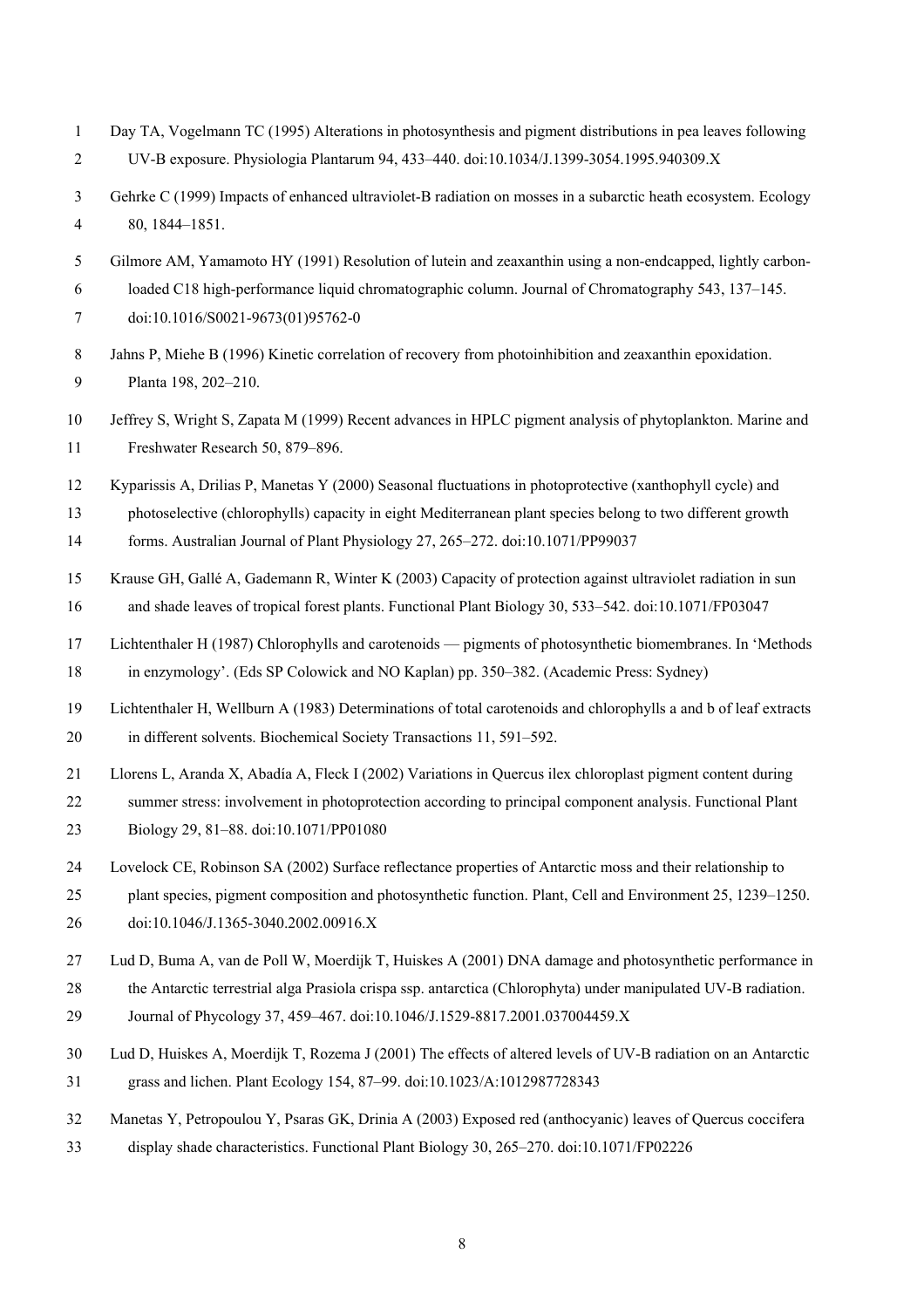- 1 Matsubara S, Gilmore AM, Osmond CB (2001) Diurnal and acclimatory responses of violaxanthin and lutein
- 2 epoxide in the Australian mistletoe Amyema miquelii. Australian Journal of Plant Physiology 28, 793–800.
- 3 doi:10.1071/PP01031
- 4 Müller-Moulé P, Conklin PL, Niyogi KK (2002) Ascorbate deficiency can limit violaxanthin de-epoxidase 5 activity in vivo. Plant Physiology 128, 970–977. doi:10.1104/PP.010924
- 6 Newsham K (2003) UV-B radiation arising from stratospheric ozone depletion influences the pigmentation of 7 the moss Andreaea regularis. Oecologia 135, 327–331.
- 8 Newsham K, Hodgson D, Murray A, Peat H, Smith R (2002) Response of two Antarctic bryophyte to
- 9 stratospheric ozone depletion. Global Change Biology 8, 972–983. doi:10.1046/J.1365-2486.2002.00509.X
- 10 Pogson BJ, Niyogi KK, Björkman O, DellaPenna D (1998) Altered xanthophyll compositions adversely affect

11 chlorophyll accumulation and nonphotochemical quenching in Arabidopsis mutants. Proceedings of the

- 12 National Academy of Sciences USA 95, 13324–13329. doi:10.1073/PNAS.95.22.13324
- 13 Porra RJ, Thompson WA, Kriedemann PE (1989) Determination of accurate extinction coefficients and
- 14 simultaneous equations for assaying chlorophylls a and b extracted with four different solvents: verification of
- 15 the concentration of chlorophyll standards by atomic absorption spectroscopy. Biochimica et Biophysica Acta 16 975, 384–394.
- 17 Robinson SA, Lovelock CE, Osmond CB (1993) Wax as a mechanism for protection against photoinhibition: a 18 study of Cotyledon orbiculata. Botanica Acta 106, 307–312.
- 19 Robinson SA, Wasley J, Tobin AK (2003) Living on the edge plants and global change in continental and 20 maritime Antarctica. *Global Change Biology* **9,** 1–37*.*
- 21 Russell AW, Critchley C, Robinson SA, Franklin LA, Seaton GGR, Chow WS, Anderson JM, Osmond CB
- 22 (1995) Photosystem II regulation and dynamics of the chloroplast D1 protein in Arabidopsis leaves during 23 photosynthesis and photoinhibition. Plant Physiology 107, 943–952.
- 24 Searles PS, Caldwell MM, Winter K (1995) The response of 5 tropical dicotyledon species to solar ultraviolet-B 25 radiation. American Journal of Botany 82, 445–453.
- 26 Thayer SS, Björkman O (1992) Carotenoid distribution and deepoxidation in thylakoid pigment-protein
- 27 complexes from cotton leaves and bundle-sheath cells of maize. Photosynthesis Research 33, 213–225.
- 28 Thayer SS, Björkman O (1990) Leaf xanthophyll content and composition in sun and shade determined by 29 HPLC. Photosynthesis Research 23, 331–343.
- 30 Watling JR, Robinson SA, Woodrow IE, Osmond CB (1997) Responses of rainforest understorey plants to 31 excess light during sunflecks. Australian Journal of Plant Physiology 24, 17–25.
- 32 Wright S, Jeffrey S, Mantoura R, Llewellyn C, Bjornland T, Repeta D, Welschmeyer N (1991) Improved HPLC
- 33 method for the analysis of chlorophylls and carotenoids from marine phytoplankton. Marine Ecology Progress
- 34 Series 77, 183–196.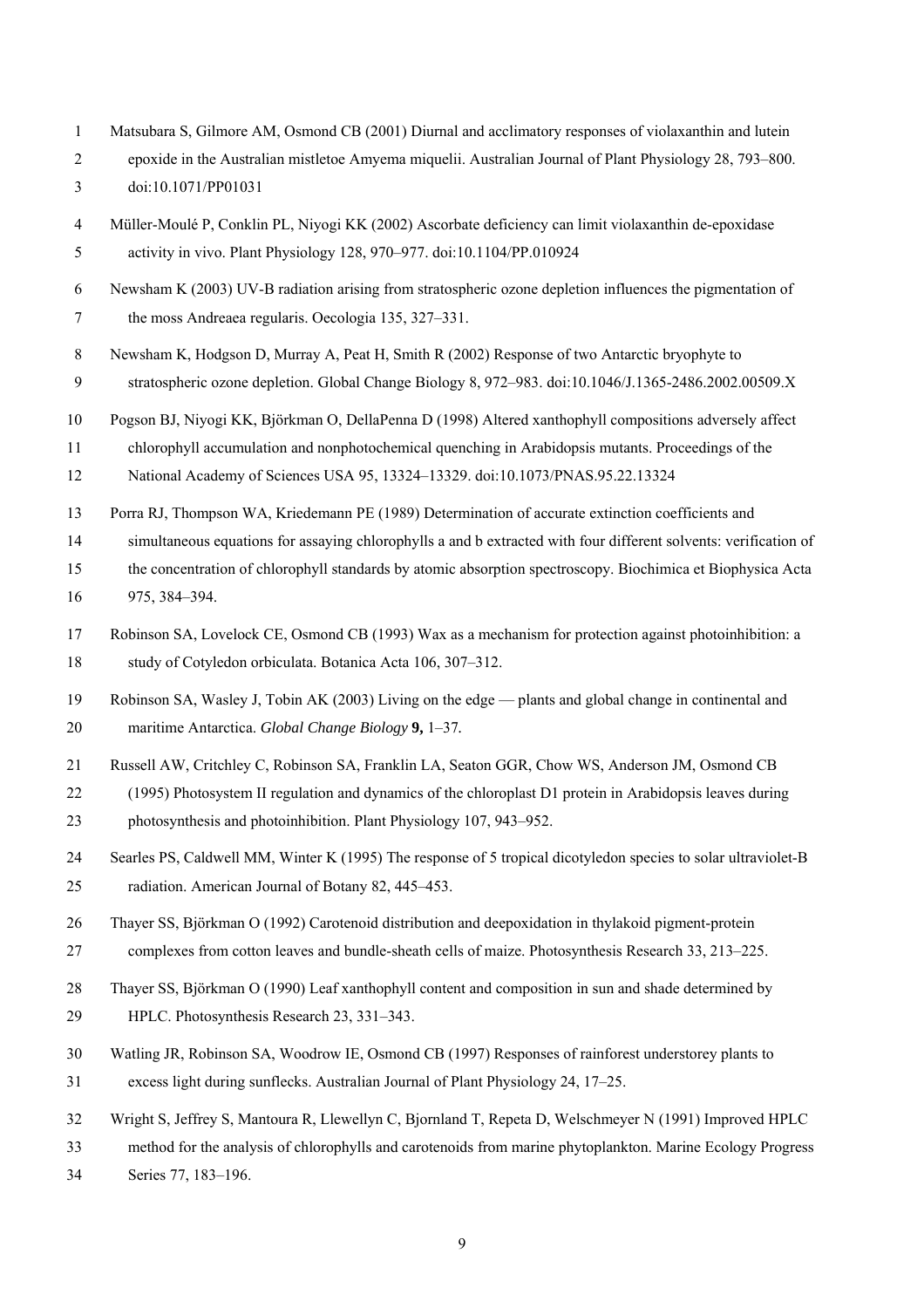- 1 Wright S, Jeffrey S, Mantoura R (1997) Evaluation of methods and solvents for pigment extraction. In
- 2 'Phytoplankton pigments in oceanography: guidelines to modern methods'. (Eds SW Jeffrey, RFC Mantoura
- 3 and SW Wright) pp. 261–282. (UNESCO: Paris)
- 4 Xiong F, Day T (2001) Effect of solar ultraviolet-B radiation during springtime ozone depletion on
- 5 photosynthesis and biomass production of Antarctic vascular plants. Plant Physiology 125, 738–751.
- 6 doi:10.1104/PP.125.2.738
- 7 Manuscript received 9 September 2003, accepted 4 December 2003
- 8 http://www.publish.csiro.au/journals/fpb
- 9 **Fig. 1.** Comparison of pigment concentrations in *C. paniculata* extracted using methanol (96%) and acetone
- 10 (85% and 100%)in single (open bars) and triple (hatched bars) extractions, as in Table 2. A representative
- 11 selection of pigments, covering a range of polarities, is shown. Abbreviations, Neoxanthin (N), chlorophylls *a*
- 12 (chl *a*) and *b* (chl *b*), lutein (L) and β-carotene (β-car). Data represent mean ( $\pm$  s.e.m., *n* = 4).
- 13 **Fig. 2.** Comparison of pigment concentrations in desiccated *C. purpureus* extracted with methanol (96%) and
- 14 acetone (85% and 100%) in single (open bars) and triple (hatched bars) extractions, as in Table 2. A
- 15 representative selection of pigments, covering a range of polarities are shown, N is missing because low
- 16 quantities were recovered from all samples. Abbreviations as in Fig. 1. Data represent mean  $(\pm$  s.e.m.,  $n = 3$ ).
- 17 **Fig. 3.** Comparison of pigment concentrations in *Ulva* spp., *C. purpureus, H. flavum* and *E. grandiflora*
- 18 extracted with triple extractions of 96% methanol (open bars) and acetone (100 : 80 : 80%; hatched bars)
- 19 as in Table 2. A representative selection of pigments, covering a range of polarities are shown. Abbreviations as
- 20 in Fig. 1. Data represent mean  $(\pm s.e.m., n=4)$ , note different *Y*-axes.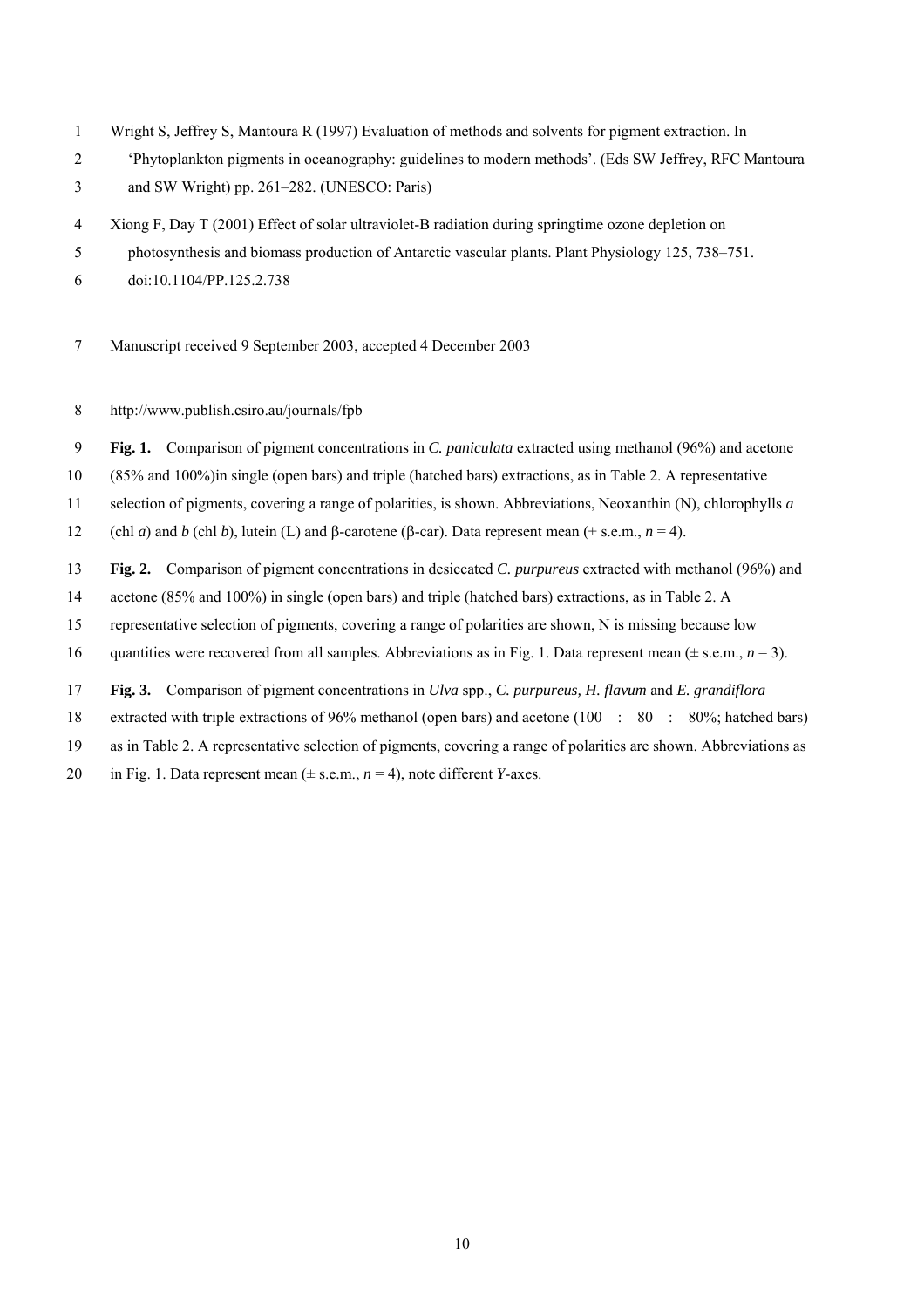| Solvent                                                         | Number of<br>extractions | Plant species studied                                                                          | References                                                                       |
|-----------------------------------------------------------------|--------------------------|------------------------------------------------------------------------------------------------|----------------------------------------------------------------------------------|
| Methanol-based                                                  |                          |                                                                                                |                                                                                  |
| MeOH with 2-4% ammonium acetate<br>buffer $(0.5M, pH 7.1)$      |                          | Turgidosculum complicatulum (lichen), Prasiola crispa (algae),<br>Deschampia antarctica        | (Lud et al. 2001; Lud et al. 2001)]                                              |
| $100\%$ MeOH                                                    | 4                        | Lycopersicon esculentum<br>Andreaea reularis (moss)                                            | (Ayari et al. 2000)<br>(Newsham 2003)                                            |
| MeOH:acetone:H <sub>2</sub> O<br>(80 : 15 : 5)<br>Acetone-based |                          | Cephaloziella varians (liverwort), Sanionia uncinata (moss)                                    | (Newsham et al. 2002)                                                            |
|                                                                 |                          | Pisum sativum                                                                                  |                                                                                  |
| Acetone                                                         |                          | Quercus ilex                                                                                   | (Jahns and Miehe 1996)<br>(Llorens et al. 2002)                                  |
| Acetone 100%                                                    |                          | Range of semi-deciduous and sclerophyll trees<br>Arabidopsis                                   | (Kyparissis et al. 2000; Manetas et al. 2003)<br>(Russell et al. 1995)           |
|                                                                 |                          | 4 native Australian rainforest trees                                                           | (Watling et al. 1997)                                                            |
| Acetone 100%                                                    | $\overline{2}$           | Anthurium andraenum, Lactuca sativa<br>Arabidopsis<br>Eucalyptus nitens                        | (Gilmore and Yamamoto 1991)<br>(Müller-Moulé et al. 2002)<br>(Close et al. 2001) |
| Acetone 100%                                                    | 3                        | Cotyledon orbiculate<br>Range of sun and shade leaves                                          | (Robinson et al. 1993)<br>(Krause et al. 2003)                                   |
| Acetone 100%                                                    | multiple                 | Cecropia obtusifolia                                                                           | (Searles et al. 1995)                                                            |
| Acetone 100% then 80%                                           | 2                        | Bryum pseudotriquetrum, Ceratodon purpureus, Grimmia antarctici<br>(mosses)                    | (Lovelock and Robinson 2002)                                                     |
| Acetone (90%) then 100% twice                                   | 3                        | Ligustrum ovalifolium                                                                          | (Brugnoli et al. 1994)                                                           |
| Acetone 85% twice                                               | $\overline{2}$           | Range of sun and shade leaves                                                                  | (Thayer and Björkman 1990)                                                       |
| Acetone 85% twice then 100%                                     | 3                        | Gossypium hirsutum. Zea mays                                                                   | (Thayer and Björkman 1992)                                                       |
| Acetone 85% twice then 100% twice                               | 4                        | Helianthus annuus, Cucurbita pepo, Cucumis sativus, Euonymus<br>kiautschovicus, Malva neglecta | (Adams and Demmig-Adams 1992)                                                    |
| Acetone 80% with 100% added                                     |                          | Amyema miquelii                                                                                | (Matsubara et al. 2001)                                                          |
| N'N'-dimethylformamide                                          |                          | Arabidopsis                                                                                    | (Pogson et al. 1998)                                                             |

**Table 1. Solvents used and number of extractions employed to extract photosynthetic pigments for HPLC analysis from a range of plant tissues**